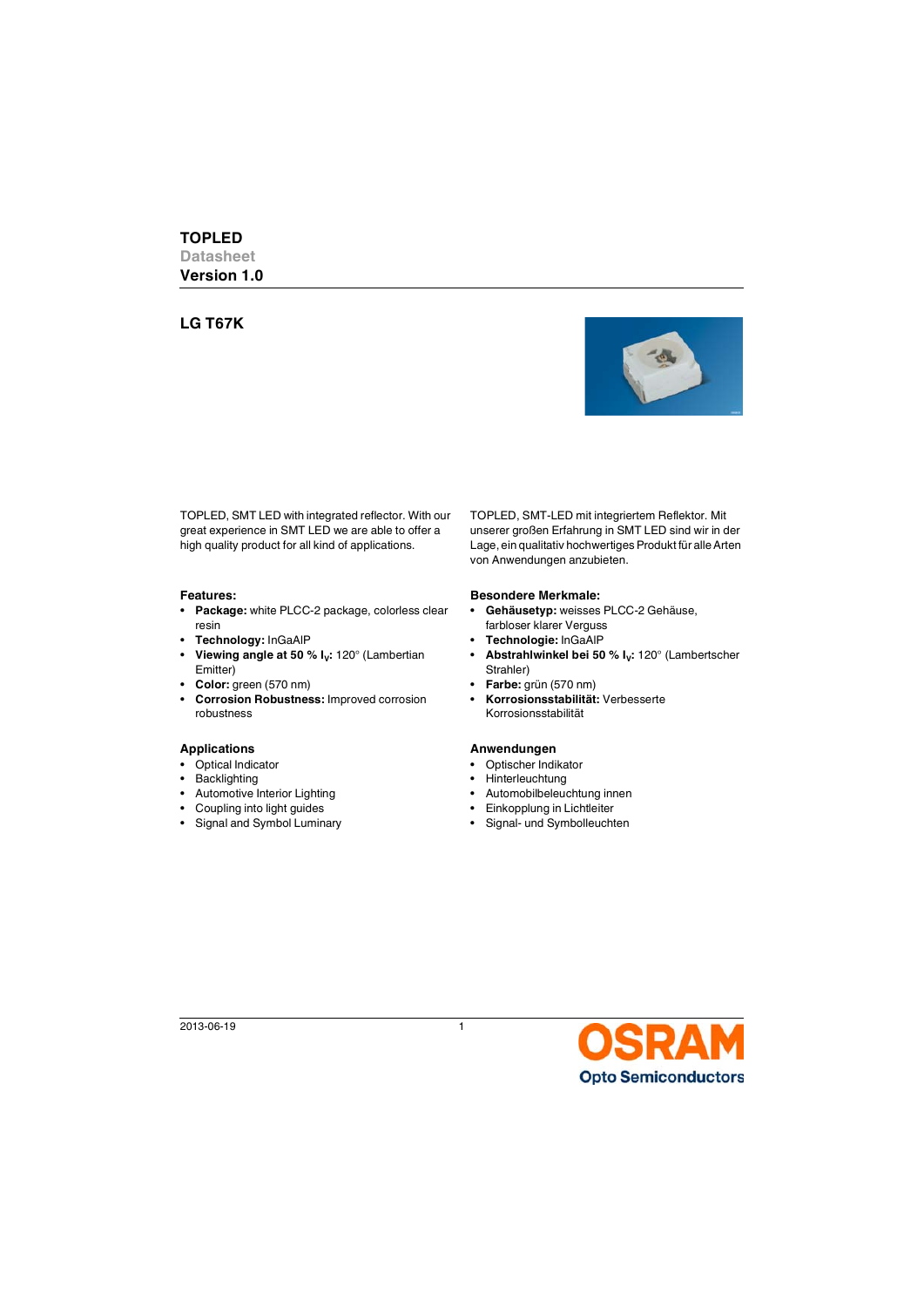#### **Ordering Information Bestellinformation**

| Type:           | <b>Luminous Intensity</b><br>1) page $18$ | <b>Ordering Code</b> |
|-----------------|-------------------------------------------|----------------------|
| Typ:            | Lichtstärke <sup>1) Seite 18</sup>        | <b>Bestellnummer</b> |
|                 | $IE = 2 mA$                               |                      |
|                 | $I_{\nu}$ [mcd]                           |                      |
| LG T67K-G2K1-24 | 2.249                                     | Q65110A2184          |

*Note: The above Type Numbers represent the order groups which include only a few brightness groups (see page [5\)](#page-4-0). Only one group will be shipped on each packing unit (there will be no mixing of two groups on each packing unit). E. g. LG T67K-G2K1-24 means that only one group G2, H1, H2, J1, J2, K1 will be shippable for any packing unit. In order to ensure availability, single brightness groups will not be orderable.*

In a similar manner for colors where wavelength groups are measured and binned, single wavelength groups will be shipped on any one packing unit.<br>E. g. LG T67K-G2K1-24 means that only one wavelength group 2,3,4 will be shi *the specified limits as stated on page [5](#page-4-1)In order to ensure availability, single wavelength groups will not be orderable (see page [5\)](#page-4-1).*

*Anm.: Die oben genannten Typbezeichnungen umfassen die bestellbaren Selektionen. Diese bestehen aus wenigen Helligkeitsgruppen (siehe Seite [5\)](#page-4-2). Es wird nur eine einzige Helligkeitsgruppe pro Verpackungseinheit geliefert. Z. B. LG T67K-G2K1-24 bedeutet, dass in einer Verpackungseinheit nur eine der Helligkeitsgruppen G2, H1, H2, J1, J2, K1 enhalten ist. Um die Liefersicherheit zu gewährleisten, können einzelne Helligkeitsgruppen nicht bestellt werden.*

*Gleiches gilt für die Farben, bei denen Wellenlängengruppen gemessen und gruppiert werden. Pro Verpackungseinheit wird nur eine Wellenlängengruppe geliefert. Z. B. LG T67K-G2K1-24 bedeutet, dass in einer Verpackungseinheit nur eine der Wellenlängengruppen 2,3,4 enthalten ist (siehe Seite [5\)](#page-4-3). LG T67K-G2K1-24 bedeutet, dass das Bauteil innerhalb der spezifizierten Grenzen geliefert wird. Um die Liefersicherheit zu gewährleisten, können einzelne Wellenlängengruppen nicht bestellt werden.*

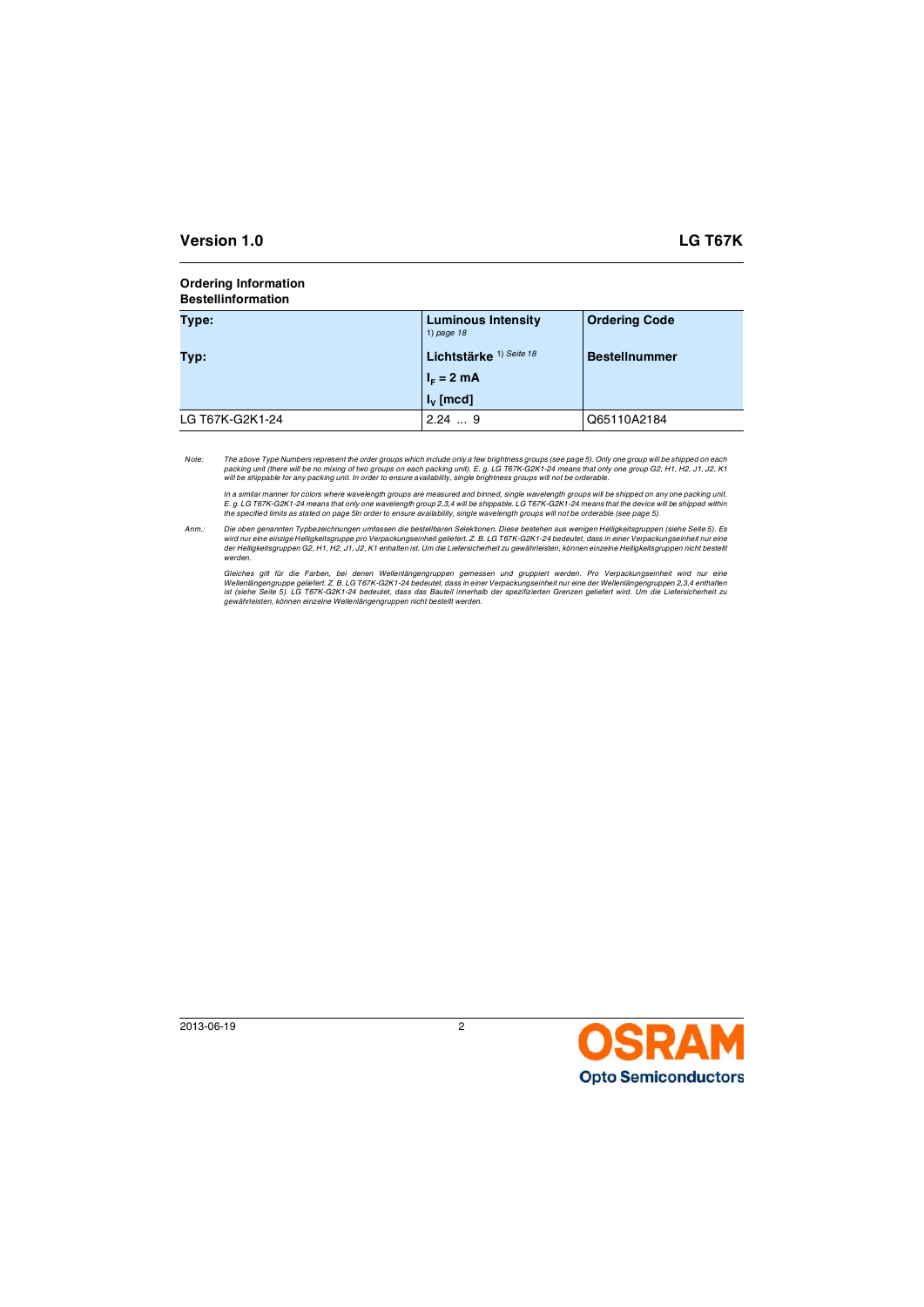#### **Maximum Ratings Grenzwerte**

| <b>Parameter</b>                                                                                 | <b>Symbol</b>    | <b>Values</b> | <b>Unit</b>    |  |  |
|--------------------------------------------------------------------------------------------------|------------------|---------------|----------------|--|--|
| <b>Bezeichnung</b>                                                                               | <b>Symbol</b>    | Werte         | <b>Einheit</b> |  |  |
| Operating temperature range<br>Betriebstemperatur                                                | $T_{op}$         | $-40100$      | °C             |  |  |
| Storage temperature range<br>Lagertemperatur                                                     | $T_{\text{stg}}$ | $-40100$      | °C             |  |  |
| Junction temperature<br>Sperrschichttemperatur                                                   | $T_i$            | 125           | °C             |  |  |
| Forward current<br>Durchlassstrom<br>$(T_s = 25 °C)$                                             | $I_F$            | 20            | mA             |  |  |
| Surge current<br>Stoßstrom<br>(t <= 10 µs; D = 0.005; T <sub>s</sub> = 25 °C)                    | $I_{FM}$         | 100           | mA             |  |  |
| Reverse voltage <sup>2) page 18</sup><br>Sperrspannung <sup>2)</sup> Seite 18<br>$(T_s = 25 °C)$ | $V_R$            | 12            | v              |  |  |
| <b>ESD</b> withstand voltage<br><b>ESD Festigkeit</b><br>(acc. to ANSI/ESDA/JEDEC JS-001 - HBM)  | $\rm V_{ESD}$    | up to 2       | kV             |  |  |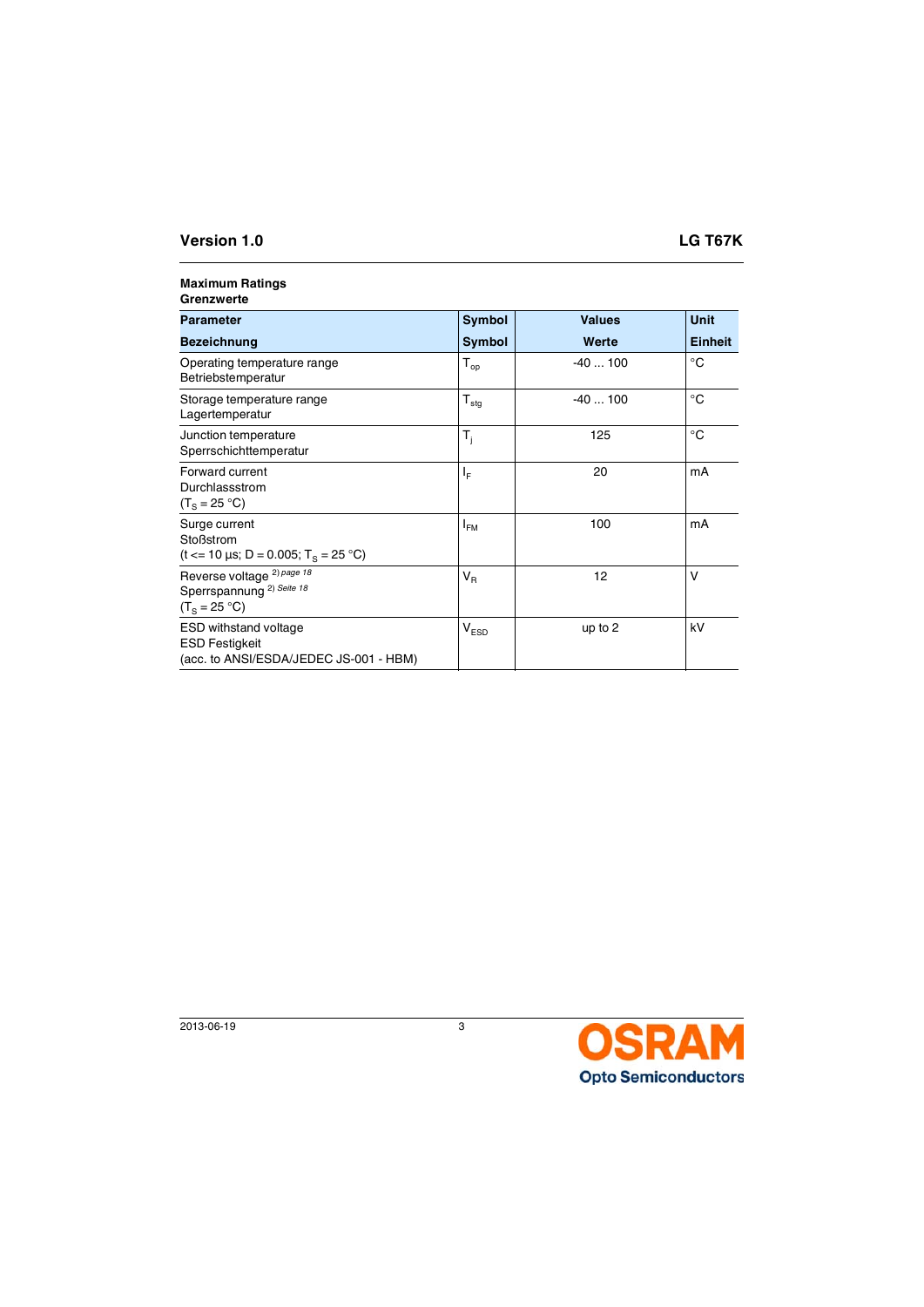# **Characteristics**  $(T_S = 25 \text{ °C}; I_F = 2 \text{ mA})$

# **Kennwerte**

| <b>Parameter</b>                                                                                                                                   |                            | Symbol                                                                     | <b>Values</b>        | <b>Unit</b>    |
|----------------------------------------------------------------------------------------------------------------------------------------------------|----------------------------|----------------------------------------------------------------------------|----------------------|----------------|
| <b>Bezeichnung</b>                                                                                                                                 |                            | <b>Symbol</b>                                                              | Werte                | <b>Einheit</b> |
| Wavelength at peak emission<br>Wellenlänge d. emittierten Lichtes                                                                                  | (typ.)                     | $\lambda_{\text{peak}}$                                                    | 572                  | nm             |
| Dominant Wavelength <sup>3) page 18</sup><br>Dominantwellenlänge <sup>3)</sup> Seite 18                                                            | (min.)<br>(typ.)<br>(max.) | $\lambda_{\text{dom}}$<br>$\lambda_{\text{dom}}$<br>$\lambda_{\text{dom}}$ | 566<br>570<br>575    | nm<br>nm<br>nm |
| Spectral bandwidth at 50% Irel max<br>Spektrale Bandbreite b. 50% I <sub>rel max</sub>                                                             | (typ.)                     | Δλ                                                                         | 22                   | nm             |
| Viewing angle at 50 % $I_V$<br>Abstrahlwinkel bei 50 % l <sub>v</sub>                                                                              | (typ.)                     | $2\phi$                                                                    | 120                  | $\circ$        |
| Forward voltage <sup>4) page 18</sup><br>Durchlassspannung <sup>4) Seite 18</sup>                                                                  | (min.)<br>(typ.)<br>(max.) | $V_F$<br>$V_F$<br>$V_F$                                                    | 1.70<br>1.80<br>2.20 | v<br>v<br>v    |
| Reverse current<br>Sperrstrom<br>$(V_R = 12 V)$                                                                                                    | (typ.)<br>(max.)           | $I_R$<br>$I_{\mathsf{R}}$                                                  | 0.01<br>10           | μA<br>μA       |
| Temperature coefficient of $\lambda_{\text{peak}}$<br>Temperaturkoeffizient von $\lambda_{peak}$<br>$(-10^{\circ}C \leq T \leq 100^{\circ}C)$      | (typ.)                     | ${\sf TC}_{\lambda {\sf peak}}$                                            | 0.11                 | nm/K           |
| Temperature coefficient of $\lambda_{\text{dom}}$<br>Temperaturkoeffizient von $\lambda_{\text{dom}}$<br>$(-10^{\circ}C \leq T \leq 100^{\circ}C)$ | (typ.)                     | ${\sf TC}_{\lambda {\sf dom}}$                                             | 0.1                  | nm/K           |
| Temperature coefficient of $V_F$<br>Temperaturkoeffizient von V <sub>E</sub><br>$(-10^{\circ}C \leq T \leq 100^{\circ}C)$                          | (typ.)                     | $TC_{V}$                                                                   | $-2.30$              | mV/K           |
| Real thermal resistance junction / ambient<br>5) page 18, 6) page 18                                                                               | (max.)                     | $R_{th$ JA real                                                            | 420                  | K/W            |
| Realer Wärmewiderstand Sperrschicht /<br>Umgebung 5) Seite 18, 6) Seite 18                                                                         |                            |                                                                            |                      |                |
| Real thermal resistance junction / solder point<br>6) page 18                                                                                      | (max.)                     | $R_{th}$ JS real                                                           | 260                  | K/W            |
| Realer Wärmewiderstand Sperrschicht / Lötpad<br>6) Seite 18                                                                                        |                            |                                                                            |                      |                |

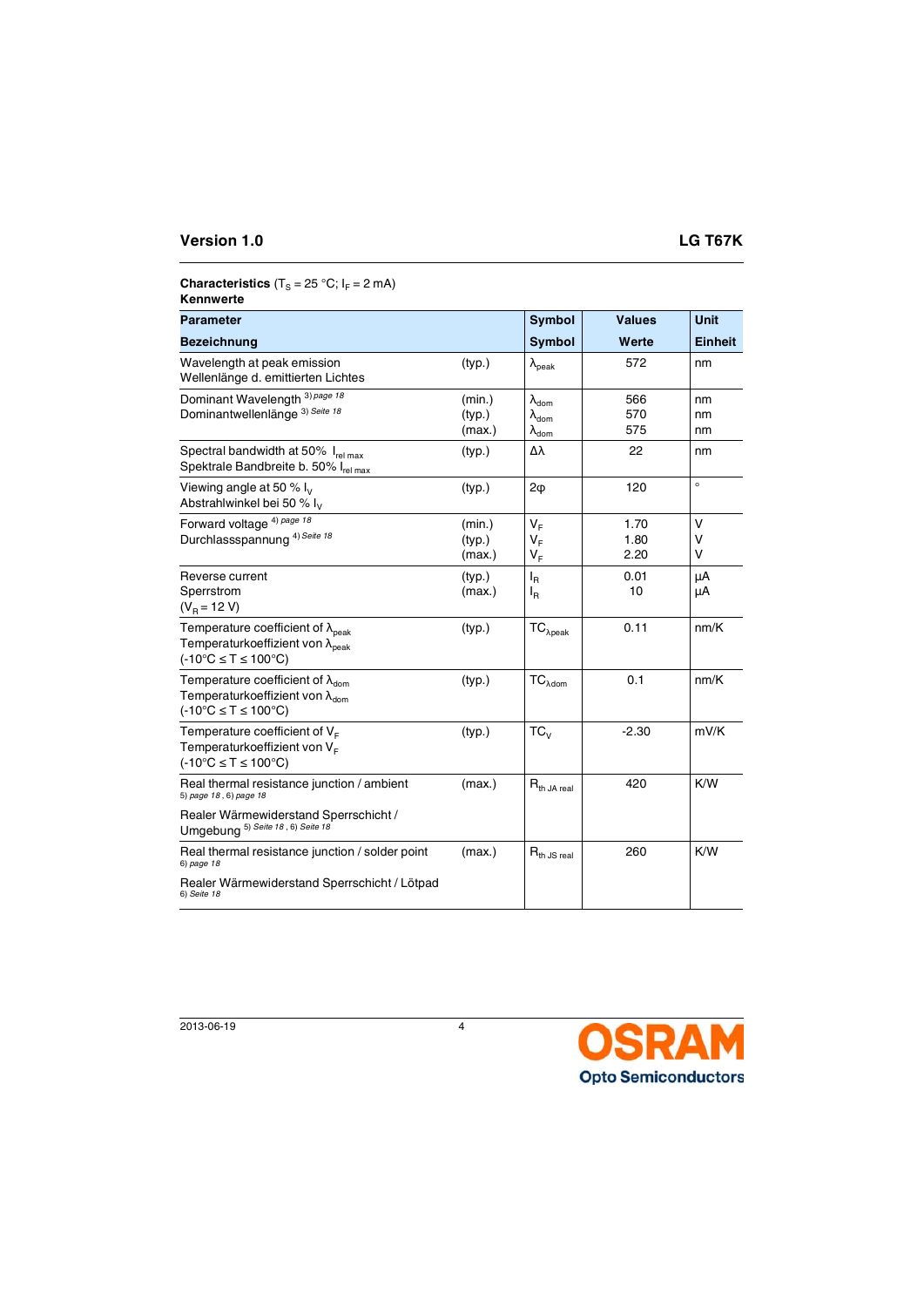<span id="page-4-2"></span><span id="page-4-0"></span>

| <b>Heiligkeitsgruppeil</b> |                                           |                                           |                                     |  |  |
|----------------------------|-------------------------------------------|-------------------------------------------|-------------------------------------|--|--|
| Group                      | <b>Luminous Intensity</b><br>1) page $18$ | <b>Luminous Intensity</b><br>1) page $18$ | Luminous Flux <sup>7)</sup> page 18 |  |  |
| Gruppe                     | Lichtstärke <sup>1) Seite 18</sup>        | Lichtstärke <sup>1) Seite 18</sup>        | Lichtstrom <sup>7)</sup> Seite 18   |  |  |
|                            | $(min.)$ $Iv$ [mcd]                       | (max.) I <sub>v</sub> [mod]               | (typ.) $\Phi_{V}$ [mlm]             |  |  |
| G <sub>2</sub>             | 2.24                                      | 2.8                                       | 7.5                                 |  |  |
| H1                         | 2.8                                       | 3.55                                      | 9.5                                 |  |  |
| H2                         | 3.55                                      | 4.5                                       | 12                                  |  |  |
| J1                         | 4.5                                       | 5.6                                       | 15                                  |  |  |
| J2                         | 5.6                                       | 7.1                                       | 19                                  |  |  |
| K <sub>1</sub>             | 7.1                                       | 9                                         | 24                                  |  |  |

### **Brightness Groups Helligkeitsgruppen**

*Note: The standard shipping format for serial types includes either a lower family group, an upper family group or a grouping of all individual brightness groups of only a few brightness groups. Individual brightness groups cannot be ordered.*

Anm.: Die Standardlieferform von Serientypen beinhaltet entweder eine untere Familiengruppe, eine obere Familiengruppe oder eine Sammelgruppe, die aus<br>nur wenigen Helligkeitsgruppen besteht. Einzelne Helligkeitsgruppen sin

# **Dominant Wavelength Groups** 3) *[page 18](#page-17-4)* **Dominant Wellenlängengruppen** 3) *[Seite 18](#page-17-5)*

<span id="page-4-3"></span><span id="page-4-1"></span>

| Group  | green                                 |                                    |  |
|--------|---------------------------------------|------------------------------------|--|
| Gruppe | (min.) $\lambda_{\text{dom}}$<br>[nm] | (max.) $\lambda_{\text{dom}}$ [nm] |  |
| 2      | 566                                   | 569                                |  |
| 3      | 569                                   | 572                                |  |
| 4      | 572                                   | 575                                |  |

*Note: No packing unit / tape ever contains more than one color group for each selection.*

*Anm.: In einer Verpackungseinheit / Gurt ist immer nur eine Gruppe für jede Farbe enthalten.*

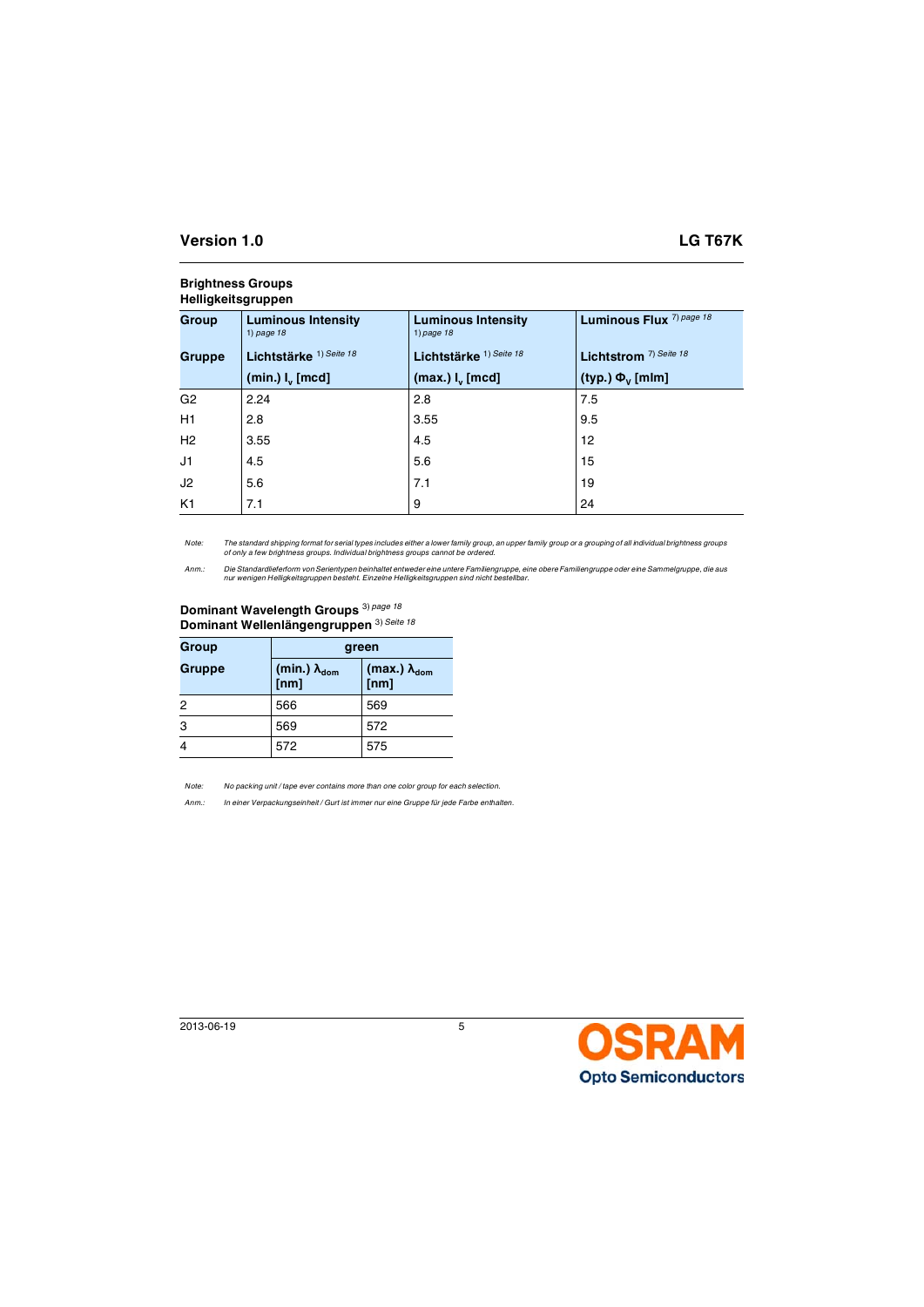## **Group Name on Label Gruppenbezeichnung auf Etikett**

Example: G2-2 Beispiel: G2-2

| <b>Brightness</b> | Wavelength  |
|-------------------|-------------|
| <b>Helligkeit</b> | Wellenlänge |
| G2                | 2           |

*Note: No packing unit / tape ever contains more than one group for each selection.*

*Anm.: In einer Verpackungseinheit / Gurt ist immer nur eine Gruppe für jede Selektion enthalten.*

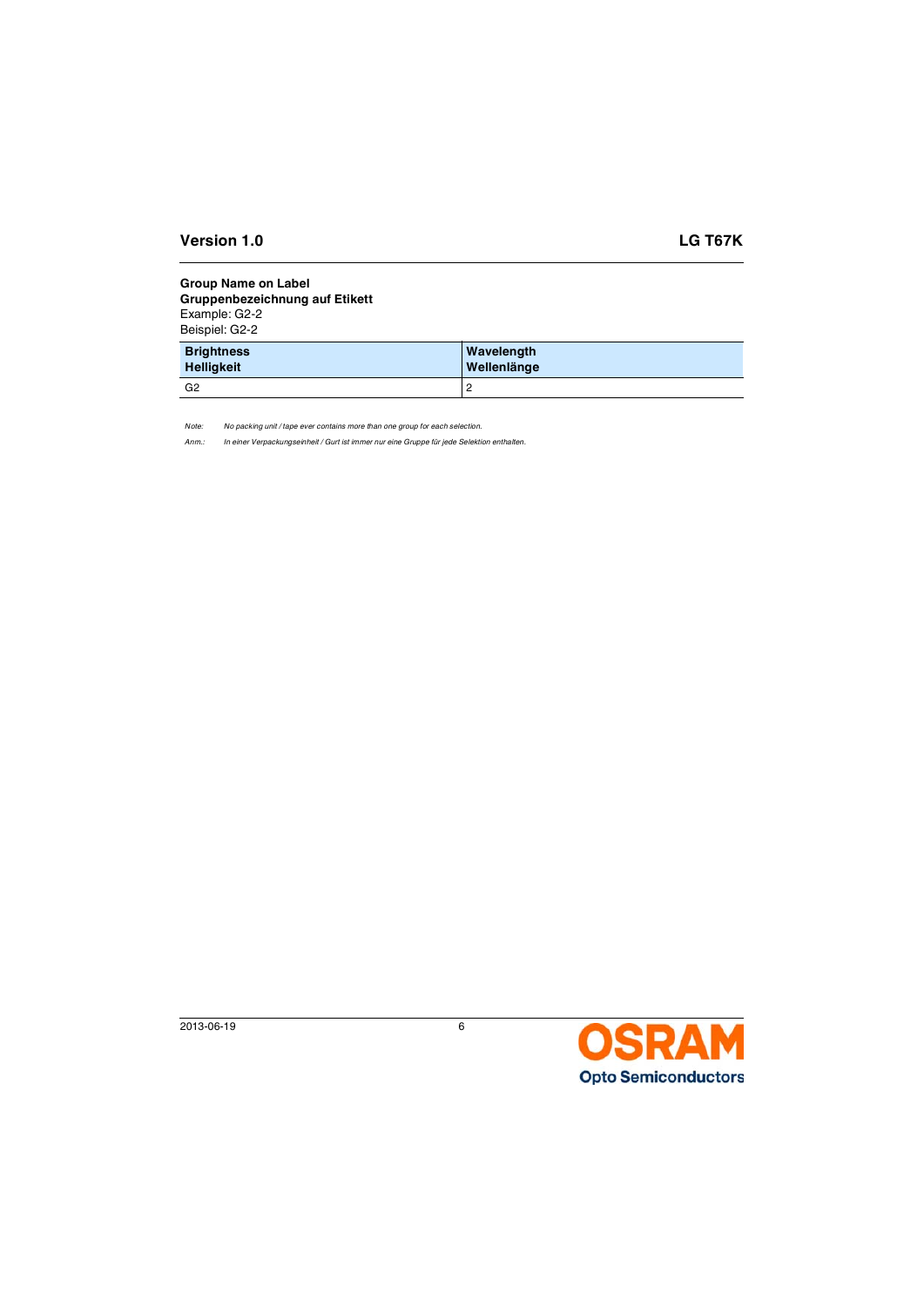

**Relative Spectral Emission - V(λ) = Standard eye response curve** 7) *[page 18](#page-17-12)* **Relative spektrale Emission - V(λ) = spektrale Augenempfindlichkeit** 7) *[Seite 18](#page-17-13)*  $I_{rel}$  = f (λ); T<sub>S</sub> = 25 °C; I<sub>F</sub> = 2 mA

**Radiation Characteristics** 7) *[page 18](#page-17-12)* **Abstrahlcharakteristik** 7) *[Seite 18](#page-17-13)*  $I_{rel} = f(\phi)$ ; T<sub>S</sub> = 25 °C



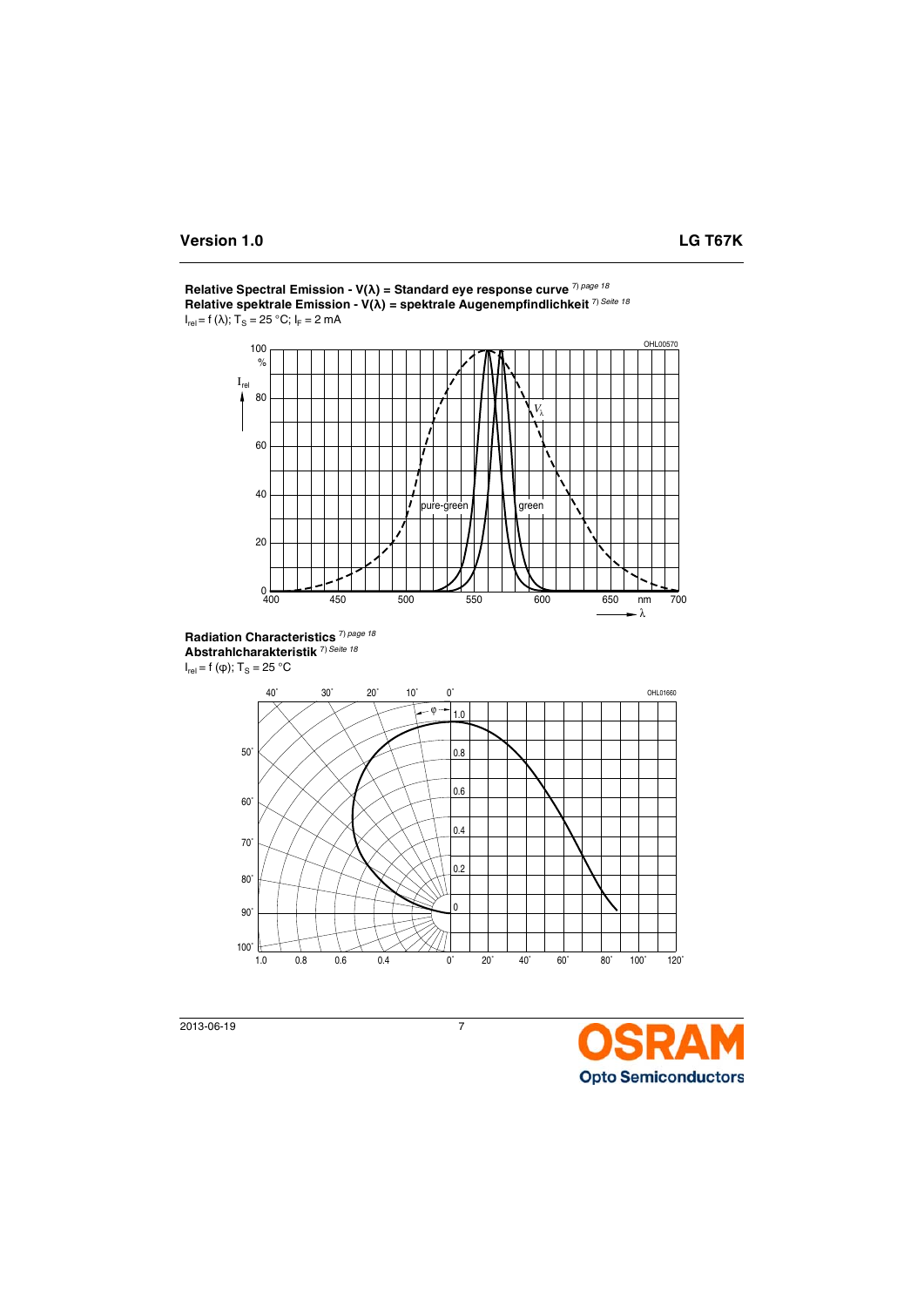**Forward Current** 7) *[page 18](#page-17-12)* **Durchlassstrom** 7) *[Seite 18](#page-17-13)*  $I_F = f(V_F); T_S = 25 °C$ 







**Relative Luminous Intensity** 7) *[page 18](#page-17-12)* , 8) *[page 18](#page-17-14)* **Relative Lichtstärke** 7) *[Seite 18](#page-17-13)* , 8) *[Seite 18](#page-17-15)*

 $I_V/I_V(2 \text{ mA}) = f(I_F); T_S = 25 \text{ °C}$ 



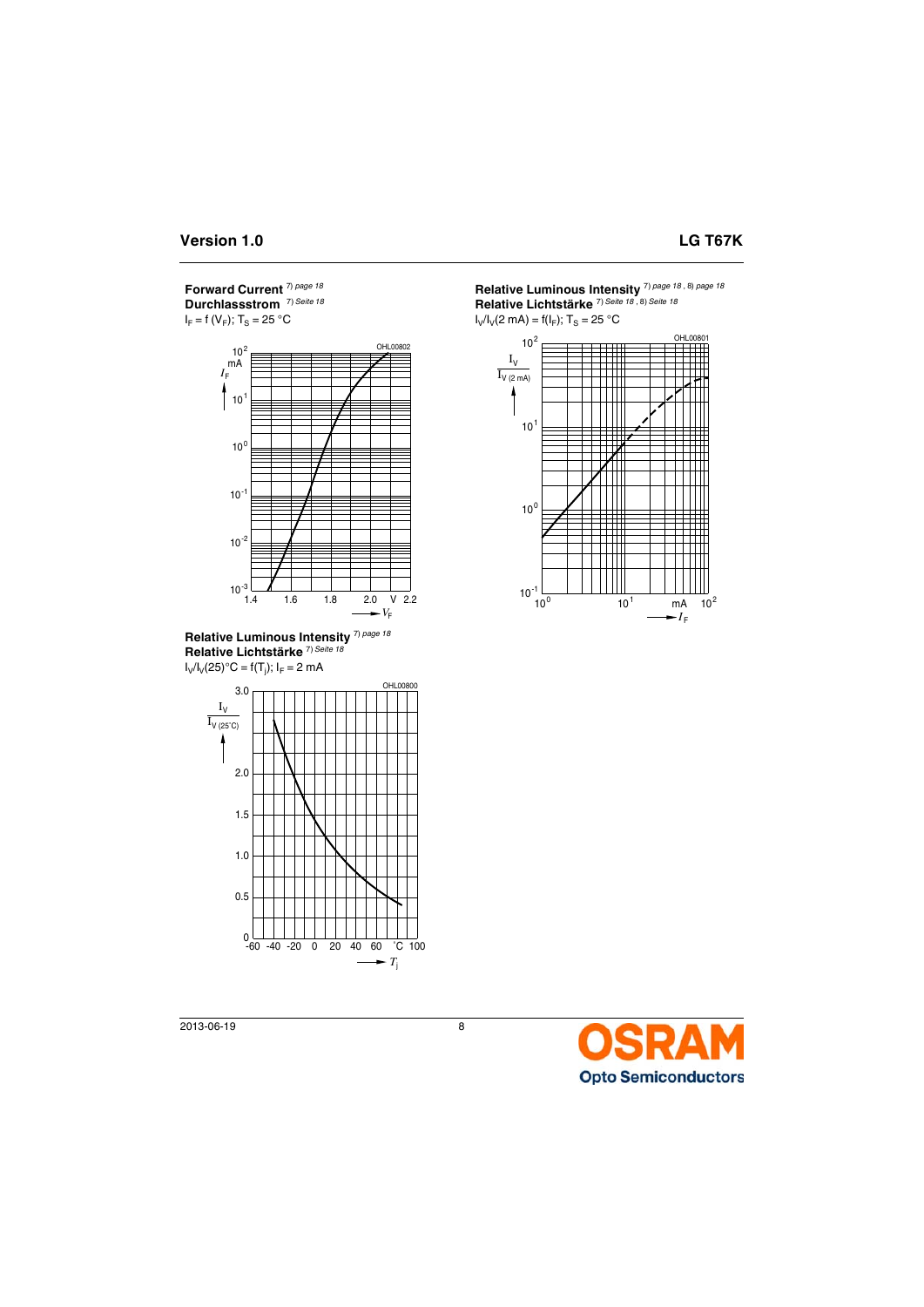

**Max. Permissible Forward Current Max. zulässiger Durchlassstrom**

**Permissible Pulse Handling Capability** Zulässige Impulsbelastbarkeit I<sub>F</sub> = f(t<sub>n</sub>) D: Duty cycle,  $T_A = 25 \text{ }^\circ \text{C}$ 



**Permissible Pulse Handling Capability** Zulässige Impulsbelastbarkeit  $I_F = f(t_n)$ D: Duty cycle,  $T_A = 85 \degree C$ 



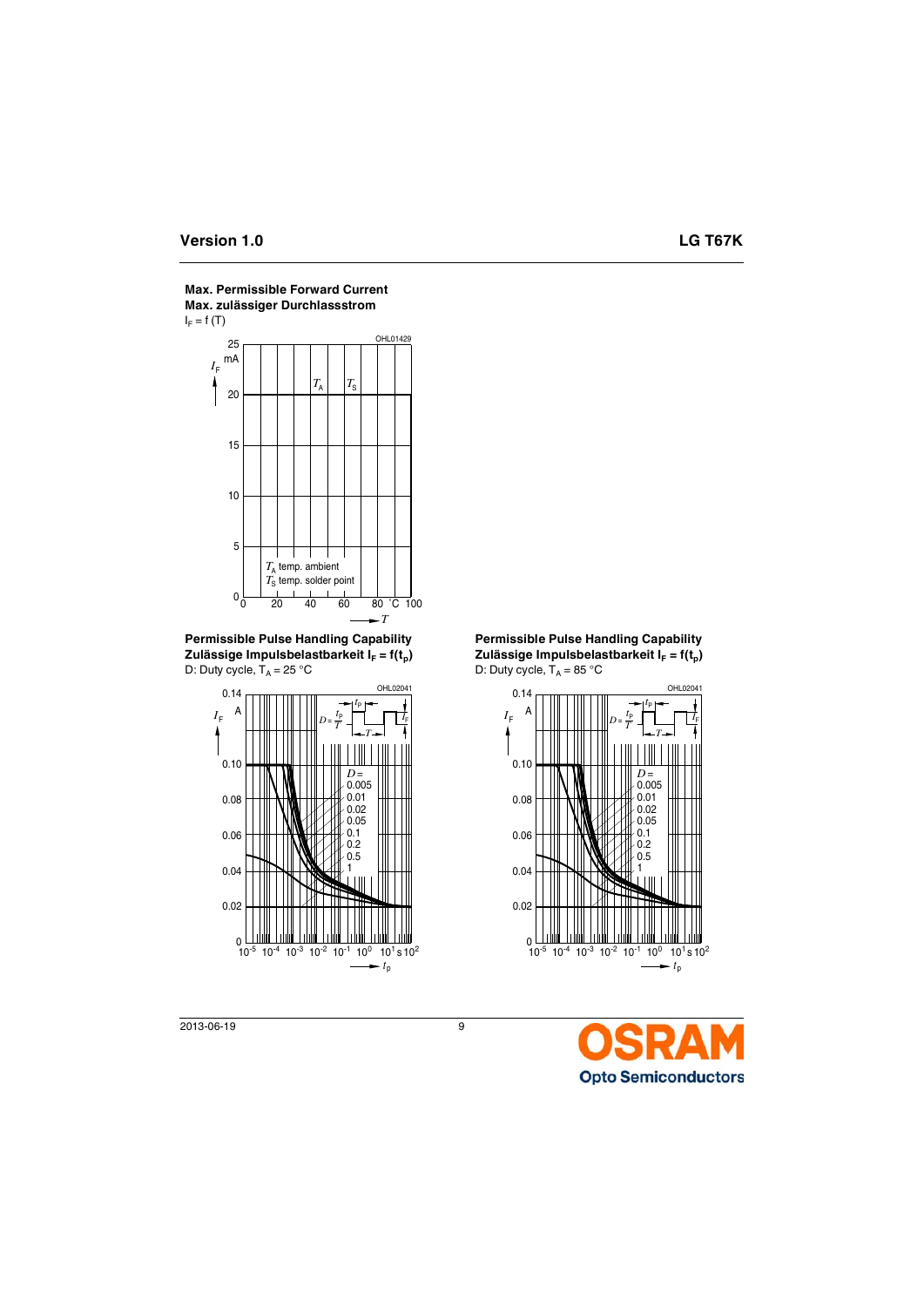## **Package Outline** 9) *[page 18](#page-17-16)* **Maßzeichnung** 9) *[Seite 18](#page-17-17)*



| <b>Approximate Weight:</b>   | 34 mg                                                                                                                                                                                                                                                                                                                            |
|------------------------------|----------------------------------------------------------------------------------------------------------------------------------------------------------------------------------------------------------------------------------------------------------------------------------------------------------------------------------|
| Gewicht:                     | 34 mg                                                                                                                                                                                                                                                                                                                            |
| Mark:                        | bevelled edge (Cathode)                                                                                                                                                                                                                                                                                                          |
| Markierung:                  | abgeschrägte Ecke (Kathode)                                                                                                                                                                                                                                                                                                      |
| <b>Corrosion robustness:</b> | Test conditions: 40 °C / 90 % rh / 15 ppm $H_2S$ / 336 h<br>= Stricter than IEC 60068-2-43 (H <sub>2</sub> S) $[25^{\circ}C/75$ % rh<br>/ 10 ppm $H_2S$ / 21 days]<br>= Regarding relevant gas $(H_2S)$ stricter than EN<br>60068-2-60 (method 4) [25 °C / 75 % rh / 200 ppb<br>$SO_2$ , 200 ppb $NO_2$ 10 ppb $Cl_2$ / 21 days] |
| Korrosionsfestigkeit:        | Test Kondition: 40°C / 90 % rh / 15 ppm H <sub>2</sub> S / 336 h<br>= Besser als IEC 60068-2-43 (H <sub>2</sub> S) [25°C / 75 % rh /<br>10 ppm $H_2S/21$ Tage]<br>= Bezogen auf das Gas $(H_2S)$ besser als EN<br>60068-2-60 (method 4) [25°C / 75 % rh / 200ppb<br>$SO_2$ , 200ppb $NO_2$ 10ppb $Cl_2/21$ Tage]                 |

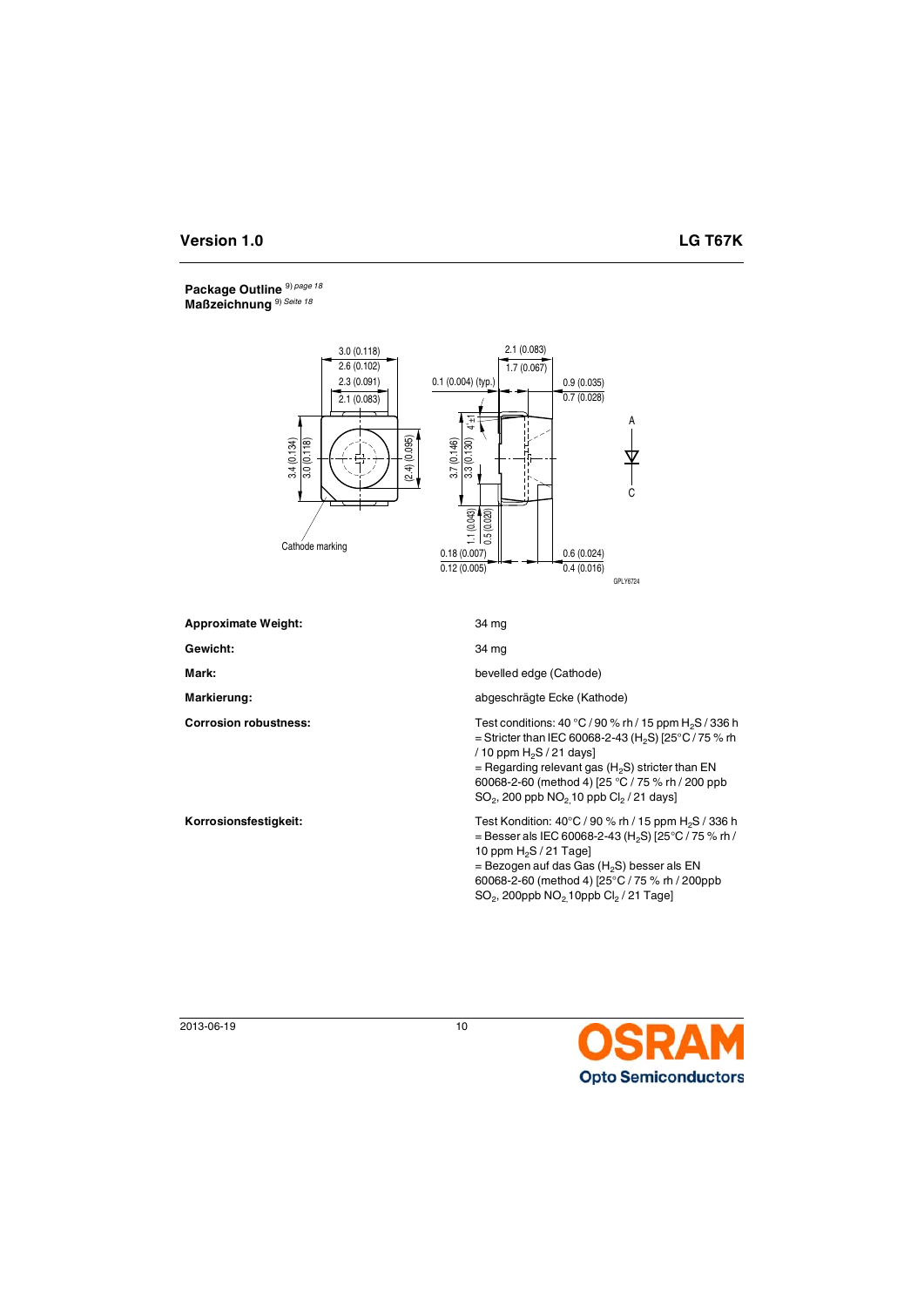Recommended Solder Pad<sup>9) [page 18](#page-17-16)</sup> **Reflow soldering** Empfohlenes Lötpaddesign <sup>9) [Seite 18](#page-17-17)</sup> Reflow-Löten





2013-06-19 11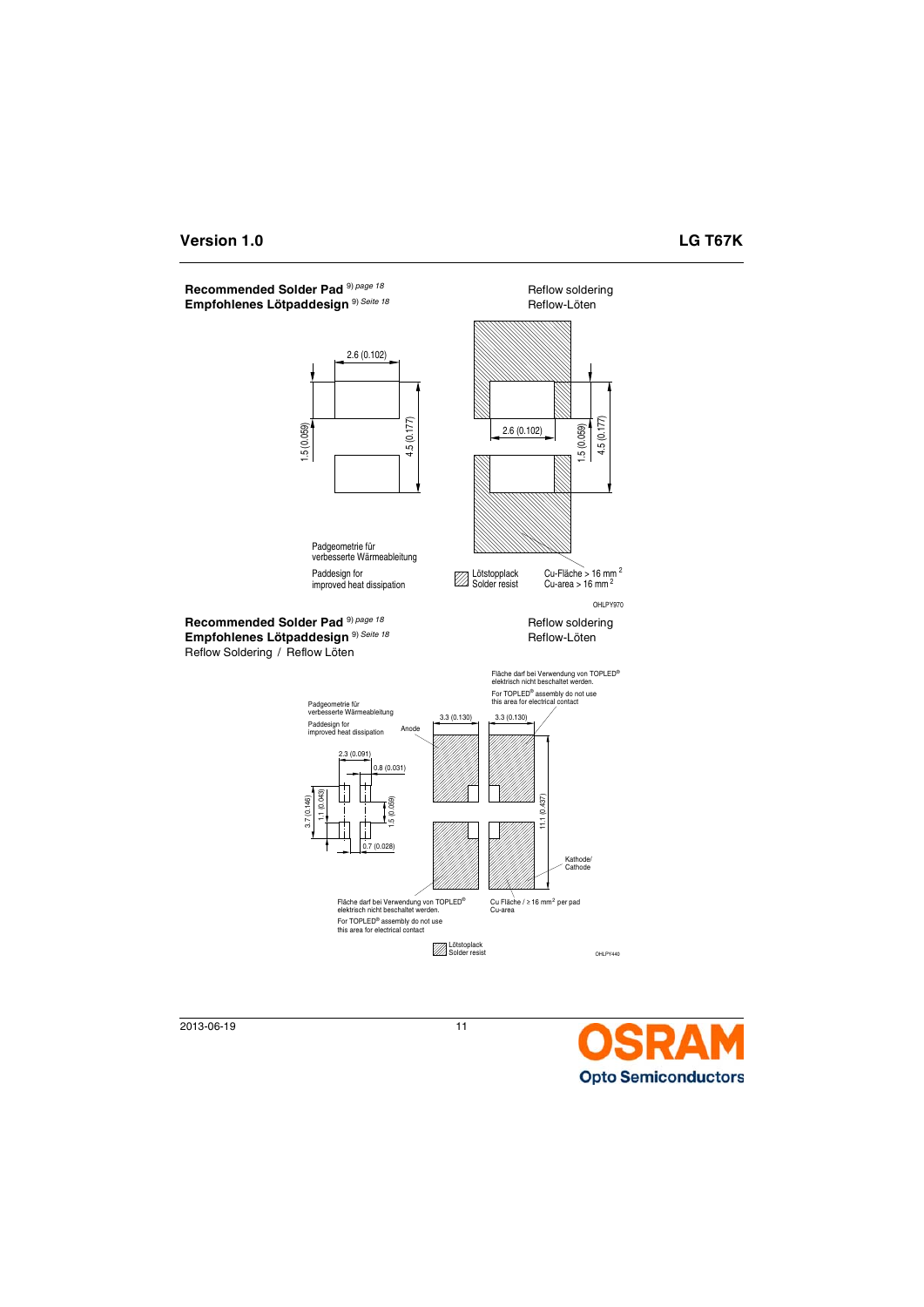# **Reflow Soldering Profile**

# **Reflow-Lötprofil**

Preconditioning: JEDEC Level 2 acc. to JEDEC J-STD-020D.01



|                                                                  |             |                           |                |                | OHA04612       |
|------------------------------------------------------------------|-------------|---------------------------|----------------|----------------|----------------|
| <b>Profile Feature</b>                                           | Symbol      | Pb-Free (SnAqCu) Assembly |                |                | <b>Unit</b>    |
| <b>Profil-Charakteristik</b>                                     | Symbol      | <b>Minimum</b>            | Recommendation | <b>Maximum</b> | <b>Einheit</b> |
| Ramp-up rate to preheat*)<br>25 °C to 150 °C                     |             |                           | $\overline{2}$ | 3              | K/s            |
| Time $t_{S}$<br>$T_{\text{Smin}}$ to $T_{\text{Smax}}$           | $t_{\rm S}$ | 60                        | 100            | 120            | s              |
| Ramp-up rate to peak*)<br>$T_{\text{Smax}}$ to $T_{\text{P}}$    |             |                           | $\overline{2}$ | 3              | K/s            |
| Liquidus temperature                                             | т,          |                           | 217            |                | $^{\circ}C$    |
| Time above liquidus temperature                                  | t,          |                           | 80             | 100            | s              |
| Peak temperature                                                 | $T_{\sf p}$ |                           | 245            | 260            | °C             |
| Time within 5 °C of the specified peak<br>temperature $T_p - 5K$ | $t_{p}$     | 10                        | 20             | 30             | s              |
| Ramp-down rate*<br>$T_{\rm p}$ to 100 °C                         |             |                           | 3              | 6              | K/s            |
| Time<br>25 °C to $T_p$                                           |             |                           |                | 480            | s              |

All temperatures refer to the center of the package, measured on the top of the component

\* slope calculation DT/Dt: Dt max. 5 s; fulfillment for the whole T-range

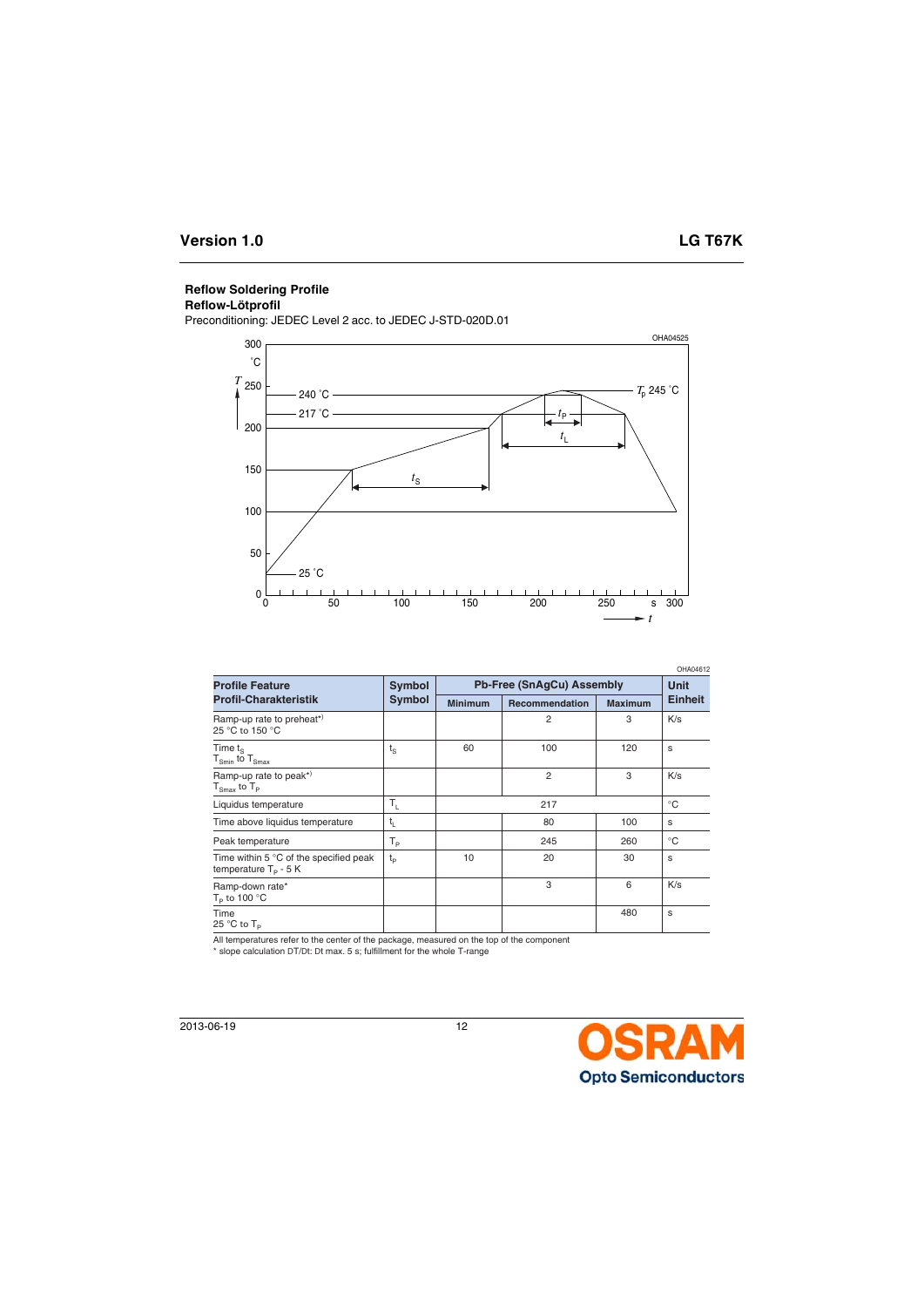## **Method of Taping** 9) *[page 18](#page-17-16)* **Gurtung** 9) *[Seite 18](#page-17-17)*



C63062-A1844-B3-04

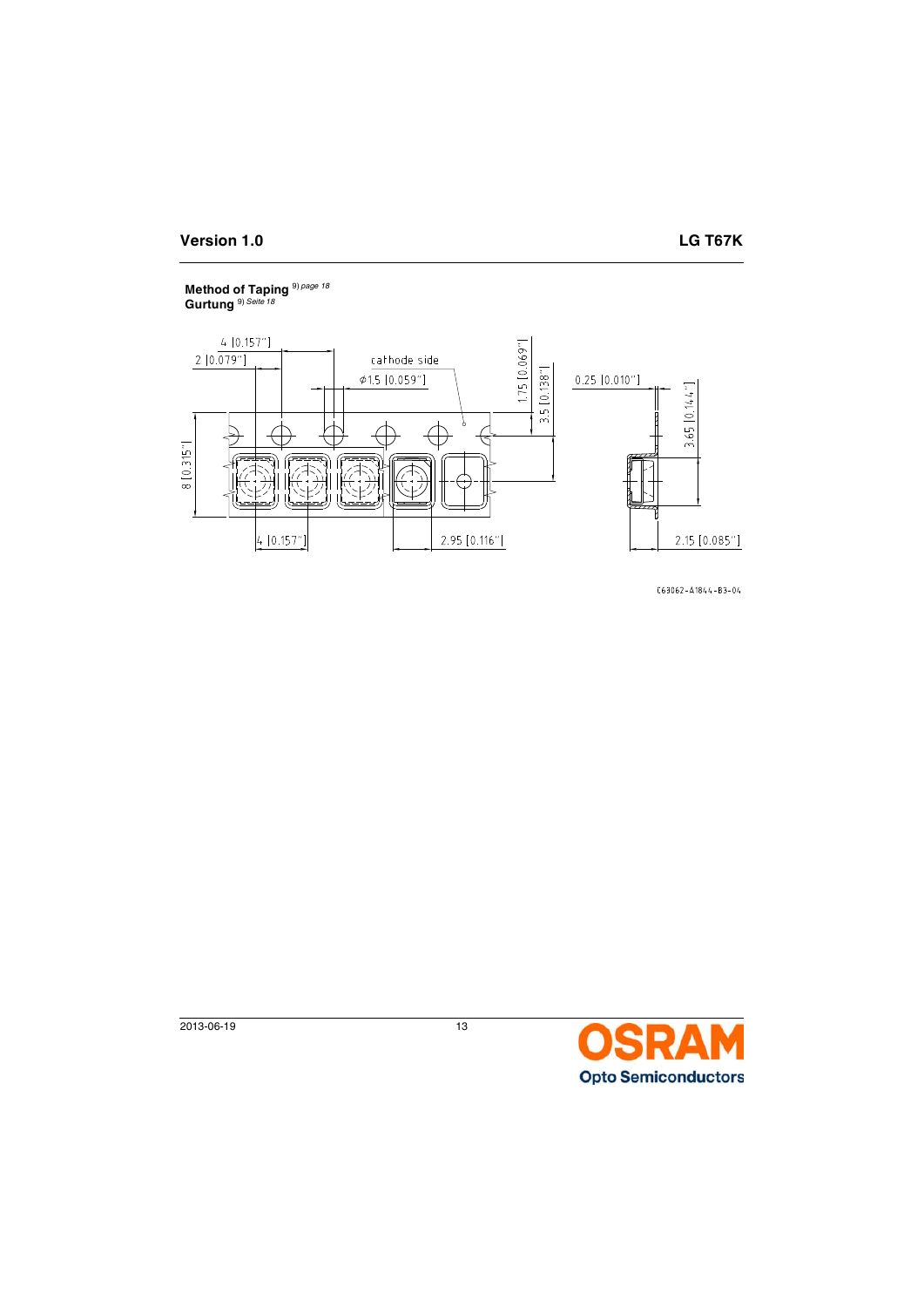# **Tape and Reel**

### **Gurtverpackung**

8 mm tape with 2000 pcs. on ∅ 180 mm reel, 8000 pcs. on ∅ 330 mm reel



## Tape dimensions in mm (inch)

| W              | P <sub>0</sub>                       | Р,                                                                                  | P <sub>2</sub>                         | $D_0$                                 | Е                                        |                                          |
|----------------|--------------------------------------|-------------------------------------------------------------------------------------|----------------------------------------|---------------------------------------|------------------------------------------|------------------------------------------|
| $8 + 0.3/-0.1$ | $4 \pm 0.1$<br>$(0.157 \pm$<br>0.004 | $2 \pm 0.05$<br>$(0.079 \pm$<br>0.002)<br>or<br>$4 \pm 0.1$<br>$(0.157 +$<br>0.004) | $2 \pm 0.05$<br>$(0.079 \pm$<br>0.002) | $1.5 \pm 0.1$<br>$(0.059 +$<br>0.004) | $1.75 \pm 0.1$<br>$(0.069 \pm$<br>0.004) | $3.5 \pm 0.05$<br>$(0.217 \pm$<br>0.002) |

### Reel dimensions in mm (inch)

| A      | W        | $N_{min}$  | W.                         | $W_{2max}$   |
|--------|----------|------------|----------------------------|--------------|
| 180(7) | 8(0.315) | 60 (2.362) | $8.4 + 2(0.331 +$<br>0.079 | 14.4 (0.567) |

| A        | W        | <b>u</b> <sup>min</sup> | W.                         | $W_{2max}$   |
|----------|----------|-------------------------|----------------------------|--------------|
| 330 (13) | 8(0.315) | 60 (2.362)              | $8.4 + 2(0.331 +$<br>0.079 | 14.4 (0.567) |

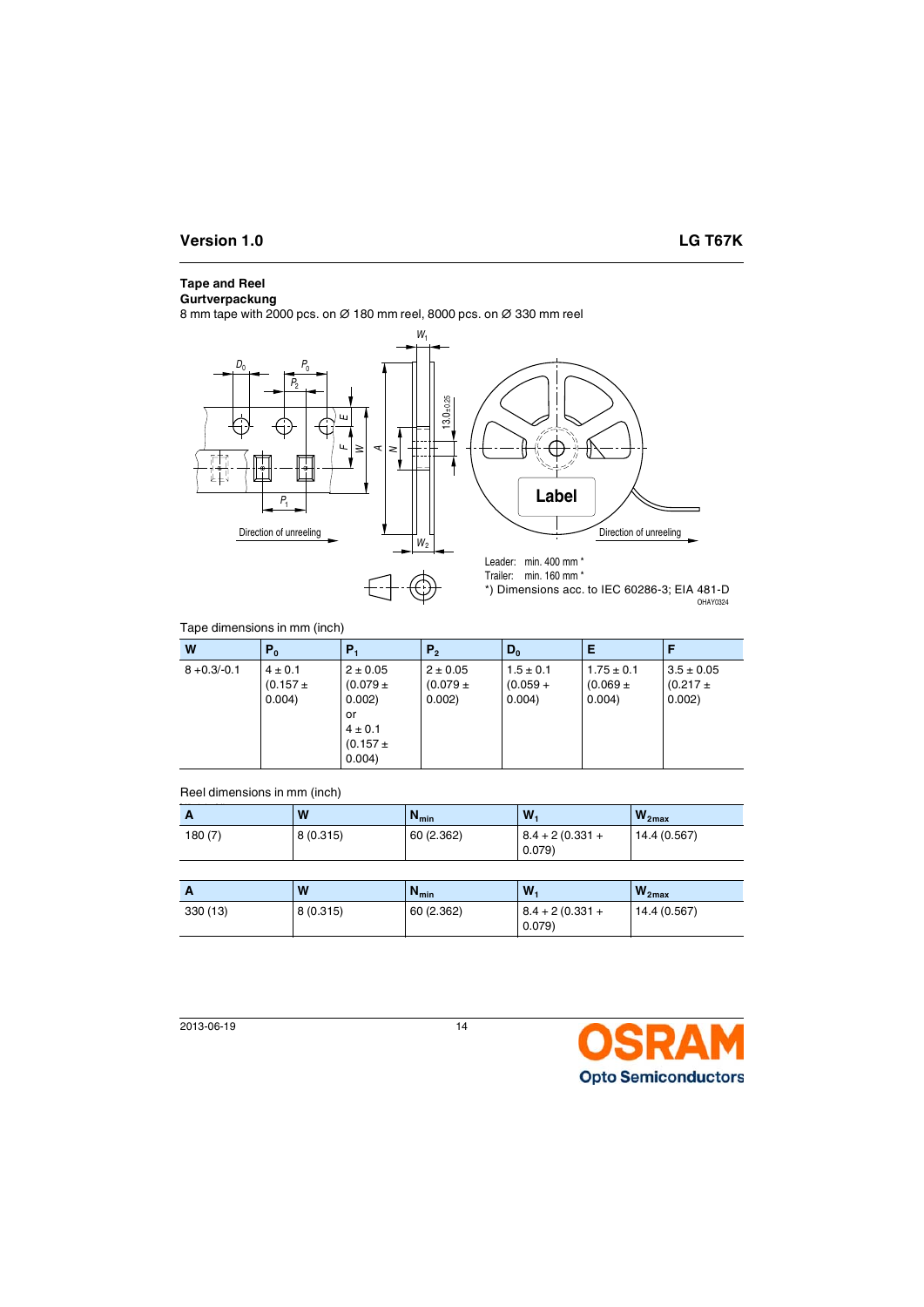# **Barcode-Product-Label (BPL) Barcode-Produkt-Etikett (BPL)**



## **Dry Packing Process and Materials Trockenverpackung und Materialien**



- Note: Moisture-sensitive product is packed in a dry bag containing desiccant and a humidity card. Regarding dry pack you will find further information in the internet and in the Short Form Catalog in chapter "Tape and Reel" under the topic "Dry Pack". Here you will also find the normative references like JEDEC.
- Anm.: Feuchteempfindliche Produkte sind verpackt in einem Trockenbeutel zusammen mit einem Trockenmittel und einer Feuchteindikatorkarte. Bezüglich Trockenverpackung finden Sie weitere Hinweise im Internet und in unserem Short Form Catalog im Kapitel "Gurtung und Verpackung" unter dem Punkt "Trockenverpackung". Hier sind Normenbezüge, unter anderem ein Auszug der JEDEC-Norm, enthalten.

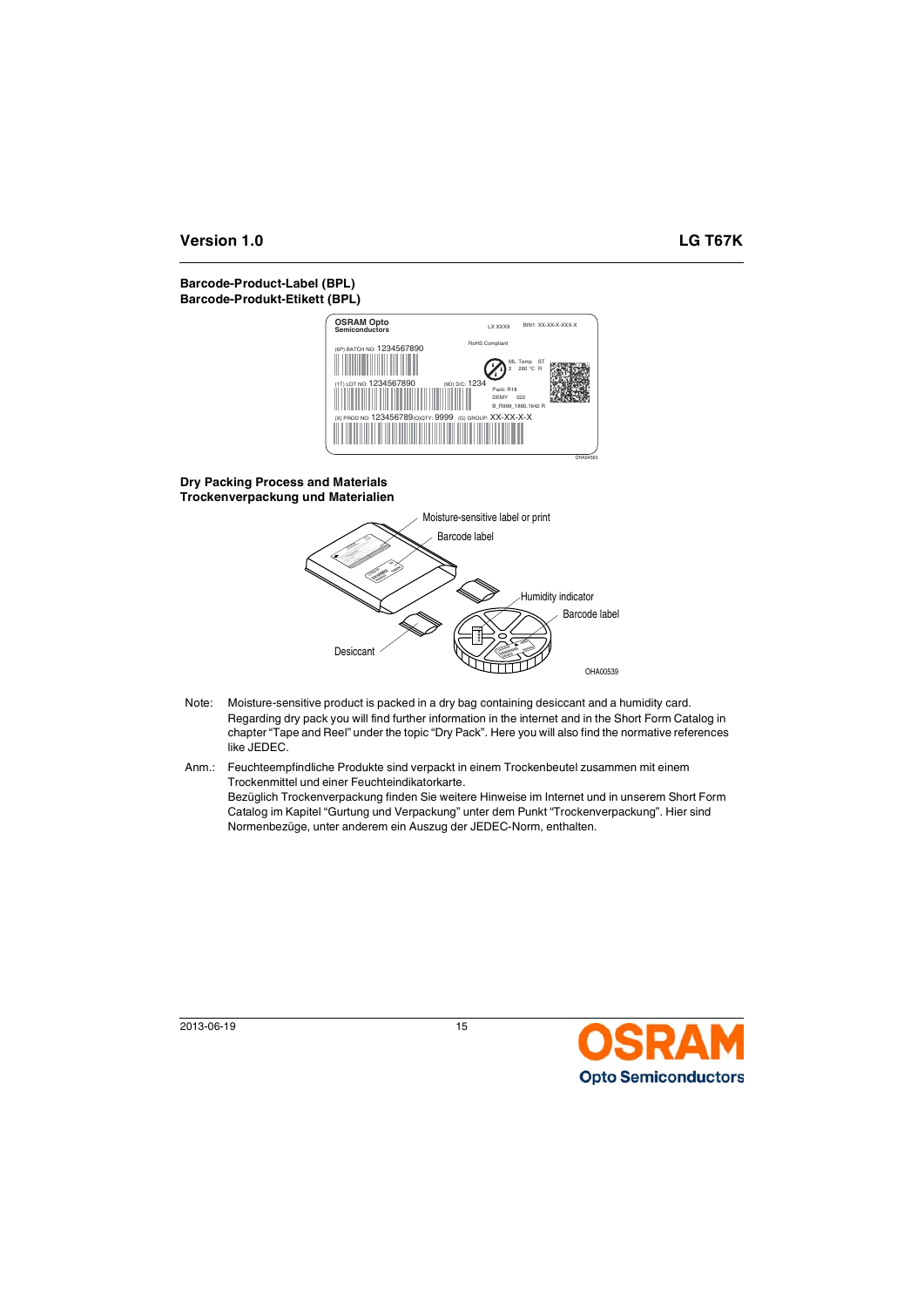#### **Transportation Packing and Materials Kartonverpackung und Materialien**



Dimensions of transportation box in mm (inch)

| Width / Breite                 | Length / Länge                 | Height / Höhe               |
|--------------------------------|--------------------------------|-----------------------------|
| $200 \pm 5 (7.874 \pm 0.196)$  | $195 \pm 5 (7.677 \pm 0.1968)$ | $30 \pm 5(1.181 \pm 0.196)$ |
| $352 \pm 5 (13.858 \pm 0.196)$ | $352 \pm 5(13.858 \pm 0.196)$  | $33 \pm 5(1.299 \pm 0.196)$ |

The evaluation of eye safety occurs according to the standard IEC 62471:2008 ("photobiological safety of lamps and lamp systems"). Within the risk grouping system of this CIE standard, the LED specified in this data sheet fall into the class Exempt group (exposure time 10000 s). Under real circumstances (for exposure time, eye pupils, observation distance), it is assumed that no endangerment to the eye exists from these devices. As a matter of principle, however, it should be mentioned that intense light sources have a high secondary exposure potential due to their blinding effect. As is also true when viewing other bright light sources (e.g. headlights), temporary reduction in visual acuity and afterimages can occur, leading to irritation, annoyance, visual impairment, and even accidents, depending on the situation.

# **Notes Hinweise**

Die Bewertung der Augensicherheit erfolgt nach dem Standard IEC 62471:2008 ("photobiological safety of lamps and lamp systems"). Im Risikogruppensystem dieser CIE- Norm erfüllen die in diesem Datenblatt angegebenen LEDs folgende Gruppenanforderung - Exempt group (Expositionsdauer 10000 s). Unter realen Umständen (für Expositionsdauer, Augenpupille, Betrachtungsabstand) geht damit von diesen Bauelementen keinerlei Augengefährdung aus. Grundsätzlich sollte jedoch erwähnt werden, dass intensive Lichtquellen durch ihre Blendwirkung ein hohes sekundäres Gefahrenpotenzial besitzen. Nach einem Blick in eine helle Lichtquelle (z.B. Autoscheinwerfer), kann ein temporär eingeschränktes Sehvermögen oder auch Nachbilder zu Irritationen, Belästigungen, Beeinträchtigungen oder sogar Unfällen führen.

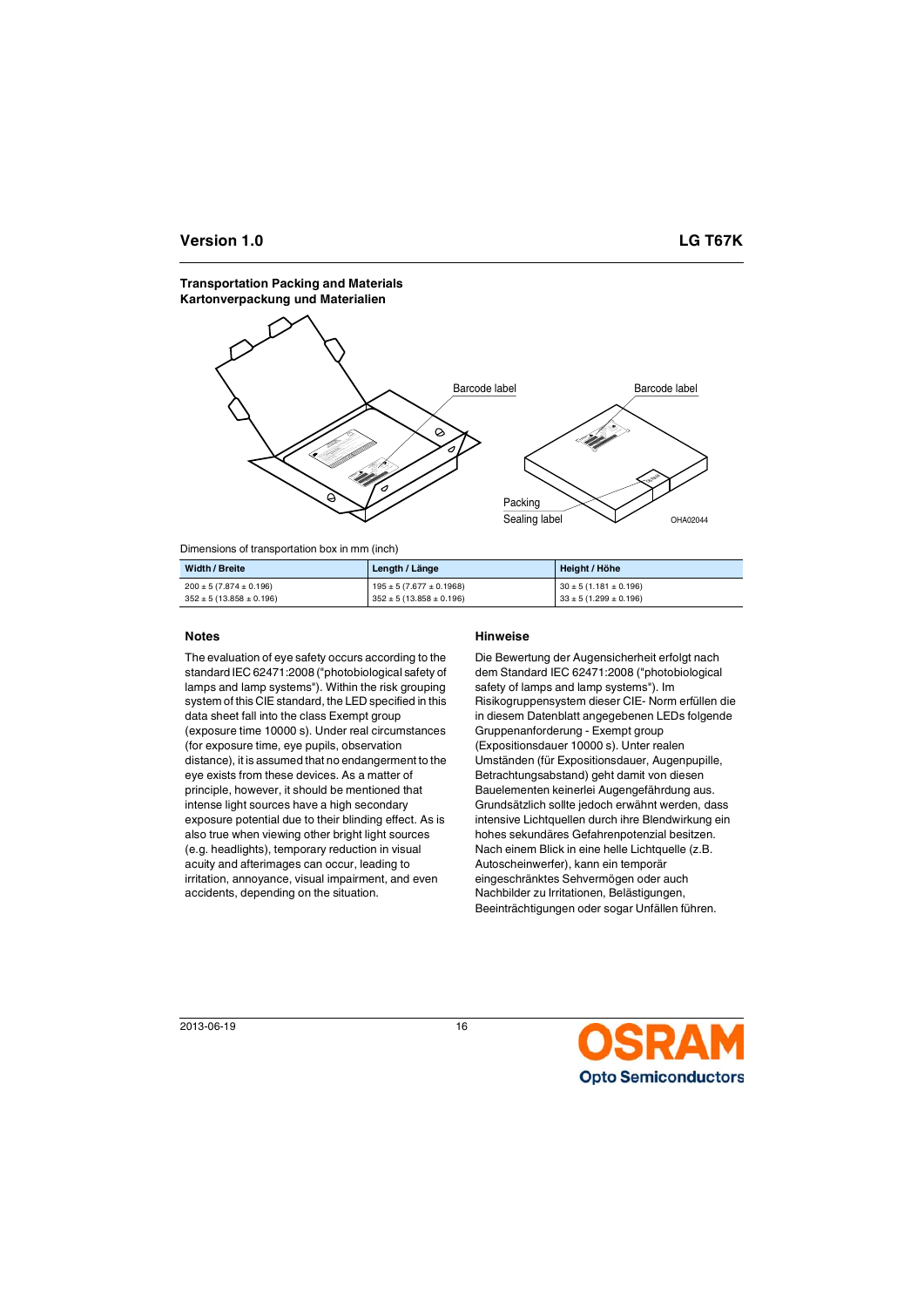## **Disclaimer Disclaimer**

#### **Attention please!**

The information describes the type of component and shall not be considered as assured characteristics.

Terms of delivery and rights to change design reserved. Due to technical requirements components may contain dangerous substances.

For information on the types in question please contact our Sales Organization.

If printed or downloaded, please find the latest version in the Internet.

#### **Packing**

Please use the recycling operators known to you. We can also help you – get in touch with your nearest sales office.

By agreement we will take packing material back, if it is sorted. You must bear the costs of transport. For packing material that is returned to us unsorted or which we are not obliged to accept, we shall have to invoice you for any costs incurred.

#### **Components used in life-support devices or systems must be expressly authorized for such purpose!**

Critical components\* may only be used in life-support devices\*\* or systems with the express written approval of OSRAM OS.

\*) A critical component is a component used in a life-support device or system whose failure can reasonably be expected to cause the failure of that life-support device or system, or to affect its safety or the effectiveness of that device or system.

\*\*) Life support devices or systems are intended (a) to be implanted in the human body, or (b) to support and/or maintain and sustain human life. If they fail, it is reasonable to assume that the health and the life of the user may be endangered.

#### **Bitte beachten!**

Lieferbedingungen und Änderungen im Design vorbehalten. Aufgrund technischer Anforderungen können die Bauteile Gefahrstoffe enthalten. Für weitere Informationen zu gewünschten Bauteilen, wenden Sie sich bitte an unseren Vertrieb. Falls Sie dieses Datenblatt ausgedruckt oder heruntergeladen haben, finden Sie die aktuellste Version im Internet.

#### **Verpackung**

Benutzen Sie bitte die Ihnen bekannten Recyclingwege. Wenn diese nicht bekannt sein sollten, wenden Sie sich bitte an das nächstgelegene Vertriebsbüro. Wir nehmen das Verpackungsmaterial zurück, falls dies vereinbart wurde und das Material sortiert ist. Sie tragen die Transportkosten. Für Verpackungsmaterial, das unsortiert an uns zurückgeschickt wird oder das wir nicht annehmen müssen, stellen wir Ihnen die anfallenden Kosten in Rechnung.

#### **Bauteile, die in lebenserhaltenden Apparaten und Systemen eingesetzt werden, müssen für diese Zwecke ausdrücklich zugelassen sein!**

Kritische Bauteile\* dürfen in lebenserhaltenden Apparaten und Systemen\*\* nur dann eingesetzt werden, wenn ein schriftliches Einverständnis von OSRAM OS vorliegt.

\*) Ein kritisches Bauteil ist ein Bauteil, das in lebenserhaltenden Apparaten oder Systemen eingesetzt wird und dessen Defekt voraussichtlich zu einer Fehlfunktion dieses lebenserhaltenden Apparates oder Systems führen wird oder die Sicherheit oder Effektivität dieses Apparates oder Systems beeinträchtigt.

\*\*) Lebenserhaltende Apparate oder Systeme sind für (a) die Implantierung in den menschlichen Körper oder (b) für die Lebenserhaltung bestimmt. Falls Sie versagen, kann davon ausgegangen werden, dass die Gesundheit und das Leben des Patienten in Gefahr ist.

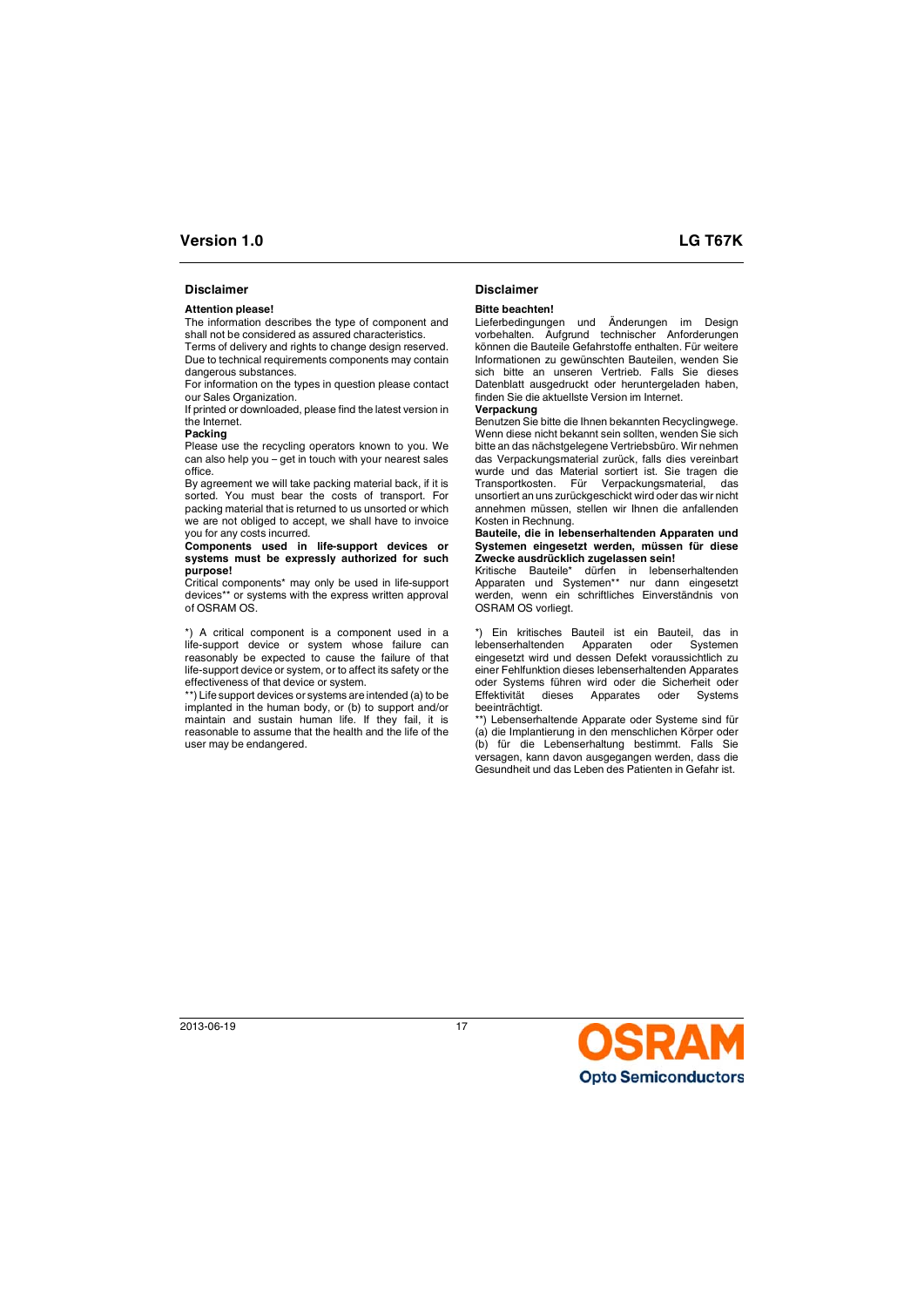### **Glossary Glossar**

- <span id="page-17-0"></span>1) **Brightness:** Brightness values are measured during a current pulse of typically 25 ms, with an internal reproducibility of  $+/-$  8 % and an expanded uncertainty of +/- 11 % (acc. to GUM with a coverage factor of  $k = 3$ ).
- <span id="page-17-2"></span>2) **Reverse Voltage:** Driving the LED in reverse direction is suitable for short term application.
- <span id="page-17-4"></span>3) **Wavelength:** The wavelength is measured at a current pulse of typically 25 ms, with an internal reproducibility of  $\pm$  0.5 nm and an expanded uncertainty of  $\pm$  1 nm (acc. to GUM with a coverage factor of k=3).
- <span id="page-17-6"></span>4) **Forward Voltage:** The forward voltage is measured during a current pulse of typically 8 ms, with an internal reproducibility of +/- 0,05 V and an expanded uncertainty of +/- 0,1 V (acc. to GUM with a coverage factor of k=3).
- <span id="page-17-8"></span>5) **Thermal Resistance:** RthJA results from mounting on PC board FR 4 (pad size 16mm² per pad)
- <span id="page-17-9"></span>6) **Thermal Resistance:** Rth max is based on statistic values (6σ)
- <span id="page-17-12"></span>7) **Typical Values:** Due to the special conditions of the manufacturing processes of LED, the typical data or calculated correlations of technical parameters can only reflect statistical figures. These do not necessarily correspond to the actual parameters of each single product, which could differ from the typical data and calculated correlations or the typical characteristic line. If requested, e.g. because of technical improvements, these typ. data will be changed without any further notice.
- <span id="page-17-14"></span>**Relative Brightness Curve:** In the range where the line of the graph is broken, you must expect higher brightness differences between single LEDs within one packing unit.
- <span id="page-17-16"></span>9) **Tolerance of Measure:** Dimensions are specified as follows: mm (inch).

- <span id="page-17-1"></span>1) **Helligkeit:** Helligkeitswerte werden während eines Strompulses einer typischen Dauer von 25 ms, mit einer internen Reproduzierbarkeit von +/- 8 % und einer erweiterten Messunsicherheit von +/- 11 % gemessen (gemäß GUM mit Erweiterungsfaktor k = 3).
- <span id="page-17-3"></span>2) **Sperrspannung:** Die LED kann kurzzeitig in Sperrrichtung betrieben werden.
- <span id="page-17-5"></span>3) **Wellenlänge:** Die Wellenläge wird während eines Strompulses einer typischen Dauer von 25 ms, mit einer internen Reproduzierbarkeit von ± 0,5 nm und einer erweiterten Messunsicherheit von ± 1 nm gemessen (gemäß GUM mit Erweiterungsfaktor  $k=3$ ).
- <span id="page-17-7"></span>4) **Durchlassspannung:** Vorwärtsspannungen werden während eines Strompulses einer typischen Dauer von 8 ms, mit einer internen Reproduzierbarkeit von +/- 0,05 V und einer erweiterten Messunsicherheit von +/- 0,1 V gemessen (gemäß GUM mit Erweiterungsfaktor  $k=3$ ).
- <span id="page-17-10"></span>5) **Wärmewiderstand:** RthJA ergibt sich bei Montage auf PC-Board FR 4 (Padgröße 16mm² je pad)
- <span id="page-17-11"></span>6) **Wärmewiderstand:** Rth max basiert auf statistischen Werten (6σ)
- <span id="page-17-13"></span>7) **Typische Werte:** Wegen der besonderen Prozessbedingungen bei der Herstellung von LED können typische oder abgeleitete technische Parameter nur aufgrund statistischer Werte wiedergegeben werden. Diese stimmen nicht notwendigerweise mit den Werten jedes einzelnen Produktes überein, dessen Werte sich von typischen und abgeleiteten Werten oder typischen Kennlinien unterscheiden können. Falls erforderlich, z.B. aufgrund technischer Verbesserungen, werden diese typischen Werte ohne weitere Ankündigung geändert.
- <span id="page-17-15"></span>8) **Relative Helligkeitskurve:** Im gestrichelten Bereich der Kennlinien muss mit erhöhten Helligkeitsunterschieden zwischen Leuchtdioden innerhalb einer Verpackungseinheit gerechnet werden.
- <span id="page-17-17"></span>9) **Maßtoleranz:** Maße werden wie folgt angegeben: mm (inch).